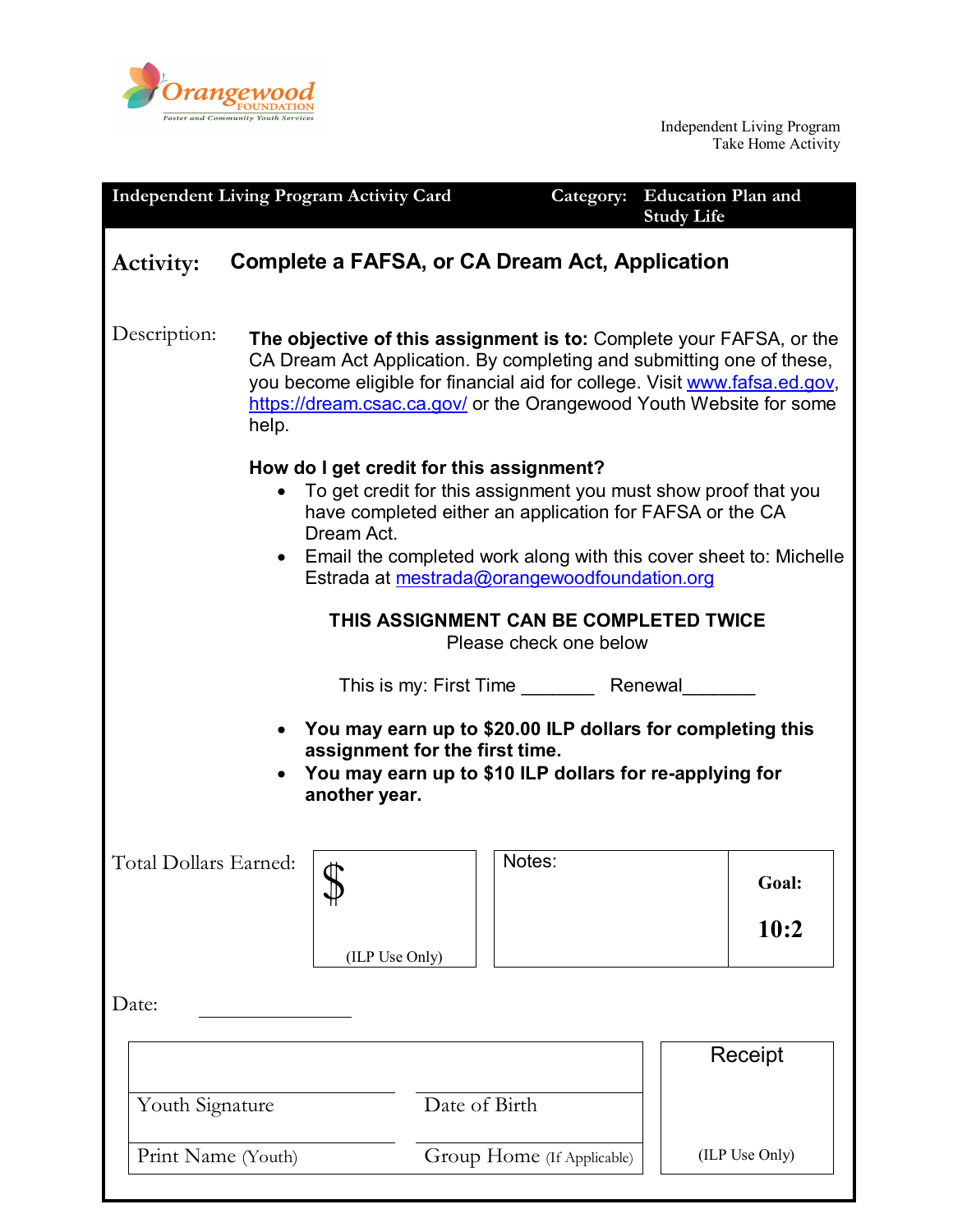

#### **Getting Credit for this assignment:**

Read through the information below and complete whichever Financial Aid Application (either FAFSA or Dream Act) is best for you. Once you have completed your applications, screen shot or forward your confirmation information to Michelle Estrada at:

[mestrada@orangewoodfoundation.org](mailto:mestrada@orangewoodfoundation.org)

### **Complete a FAFSA Application Free Application for Federal Student Aid [www.fafsa.ed.gov](http://www.fafsa.ed.gov/)**

#### **Gather the Documents you need.**

Use the checklist below to organize your information.

#### **Documents Needed**

- $\Box$  Your Social Security Number (can be found on your Social Security card).
- $\Box$  Your driver's license (if any)
- $\Box$  Your W-2 Forms and other records of money earned from the previous year.
- $\Box$  Your (and your spouse's, if you are married) Federal Income Tax Return
- □ Your untaxed income records
- $\Box$  Your current bank statements
- $\Box$  Your current business and investment mortgage information, business and farm records, stock, bond, and other investment records.
- $\Box$  Your alien registration or permanent residence card (if you are not a US citizen)

#### **Keep these records! You may need them again.**

#### **Apply for a PIN**

Speed up the process by signing your FAFSA electronically with your PIN.

The PIN Application is for students who would like to receive a PIN and who are not currently on file with a US Department of Education PIN. To get a PIN , or if you have forgotten your PIN, go to [www.pin.ed.gov.](http://www.pin.ed.gov/)

The PIN Application Process:

- Step One: Enter personal information
- **Step Two: Submit your PIN application information**
- Step Three: Receive confirmation that your application has been received

**Visit www.pin.ed.gov and click on "Apply Now".** To continue with the PIN application process, select "Next" at the bottom of the screen.